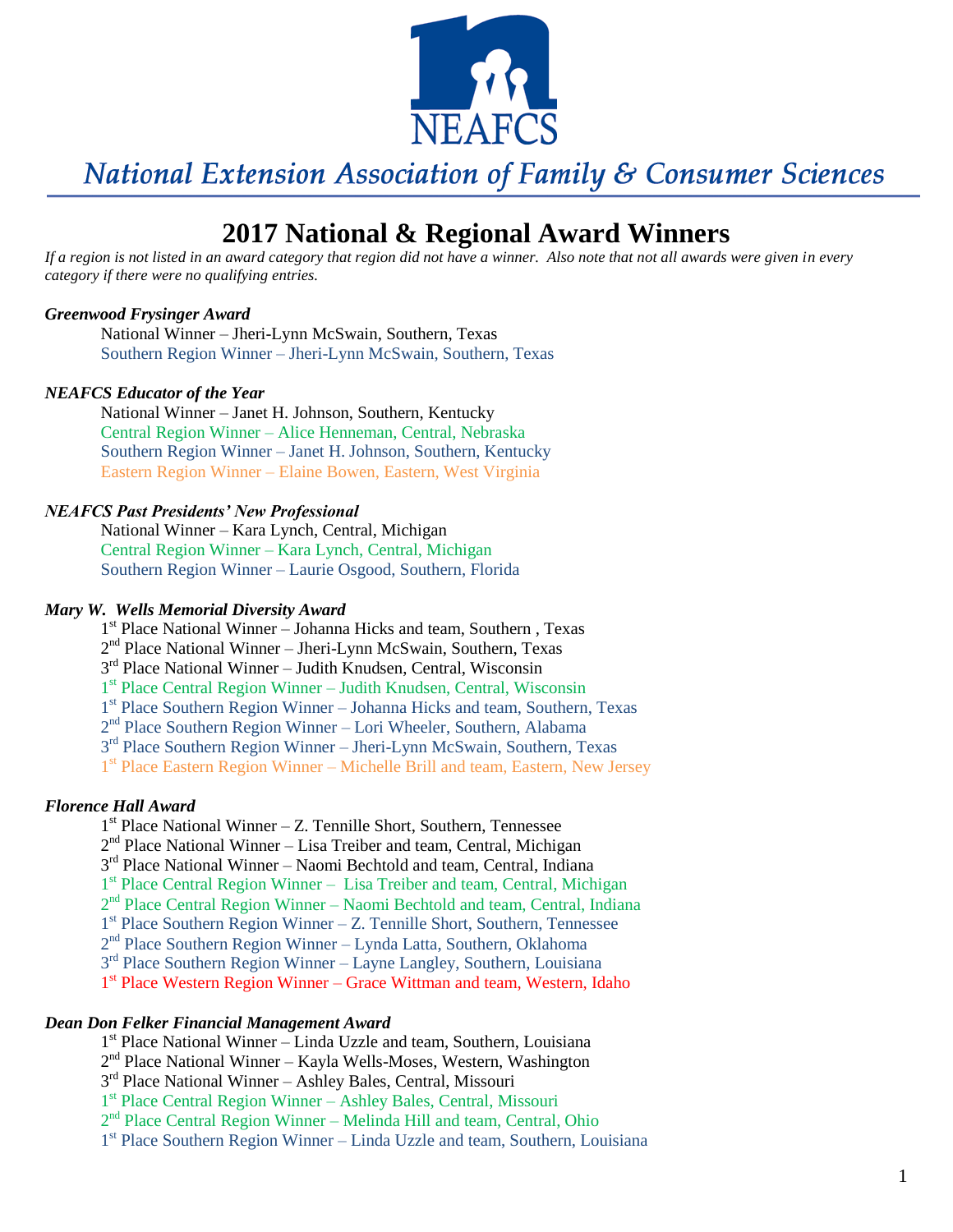

- 2<sup>nd</sup> Place Southern Region Winner Karen Munden and team, Virginia
- 3<sup>rd</sup> Place Southern Region Winner Mary Kizer and team, Southern, Arkansas
- 1<sup>st</sup> Place Eastern Region Winner Barbara O'Neill, Eastern, New Jersey
- 1<sup>st</sup> Place Western Region Winner Kayla Wells-Moses, Western, Washington

### *Clean and Healthy Families & Communities Award*

National Winner – Susan Cosgrove and team, Southern, Mississippi National Winner – Melissa Goodman, Southern, Kentucky Southern Region Winner – Susan Cosgrove and team, Southern, Mississippi Southern Region Winner – Melissa Goodman, Southern, Kentucky

## *Community Partnership Award*

- 1<sup>st</sup> Place National Winner Barbara Stockebrand and team, Central, Kansas
- 2<sup>nd</sup> Place National Winner Lauren Weatherford, Eastern, West Virginia
- 3<sup>rd</sup> Place National Winner Sally Garrett and team, Southern, Texas
	- 1<sup>st</sup> Place Central Region Winner Barbara Stockebrand and team, Central, Kansas
	- 2<sup>nd</sup> Place Central Region Winner Amy Lorenzen, Central, Kansas
	- 3<sup>rd</sup> Place Central Region Winner Megan Hruby and team, Central, Minnesota
	- 1 st Place Eastern Region Winner Lauren Weatherford, Eastern, West Virginia
	- 1<sup>st</sup> Place Southern Region Winner Sally Garrett and team, Southern, Texas
	- 2<sup>nd</sup> Place Southern Region Winner Courtney Davis and team, Southern, Texas
	- 3<sup>rd</sup> Place Southern Region Winner Layne Langley, Southern, Louisiana
	- 1<sup>st</sup> Place Western Region Winner Lisa Terry and team, Western, Montana

## *Early Childhood Child Care Training Award*

1<sup>st</sup> Place National Winner - Teresa Byington and team, Western, Nevada

- 2<sup>nd</sup> Place National Winner Amy Peterson and team, Central, Nebraska
- 3<sup>rd</sup> Place National Winner Brenda Langerud and team, Central, North Dakota
- 1<sup>st</sup> Place Central Region Winner Amy Peterson and team, Central, Nebraska
- 2<sup>nd</sup> Place Central Region Winner Brenda Langerud and team, Central, North Dakota
- 1<sup>st</sup> Place Southern Region Winner Brooke Knight and team, Southern, Mississippi
- 1<sup>st</sup> Place Eastern Region Winner Gwen Crum and team, Eastern, West Virginia
- 1st Place Western Region Winner Teresa Byington and team, Western, Nevada
- 2<sup>nd</sup> Place Western Region Winner Patricia Zilliox and team, Western, Arizona

#### *Environmental Education Award*

- 1<sup>st</sup> Place National Winner Keishon Thomas and team, Southern, Georgia
- 2<sup>nd</sup> Place National Winner Johanna Hicks and team, Southern, Texas
- 3<sup>rd</sup> Place National Winner Melanie Thomas, Southern, Florida
- 1<sup>st</sup> Place Southern Region Winner Keishon Thomas and team, Southern, Georgia
- 2<sup>nd</sup> Place Southern Region Winner Johanna Hicks and team, Southern, Texas
- 3<sup>rd</sup> Place Southern Region Winner Melanie Thomas, Southern, Florida

## *Extension Housing Outreach Award*

National Winner – Erica Tobe and team, Central, Michigan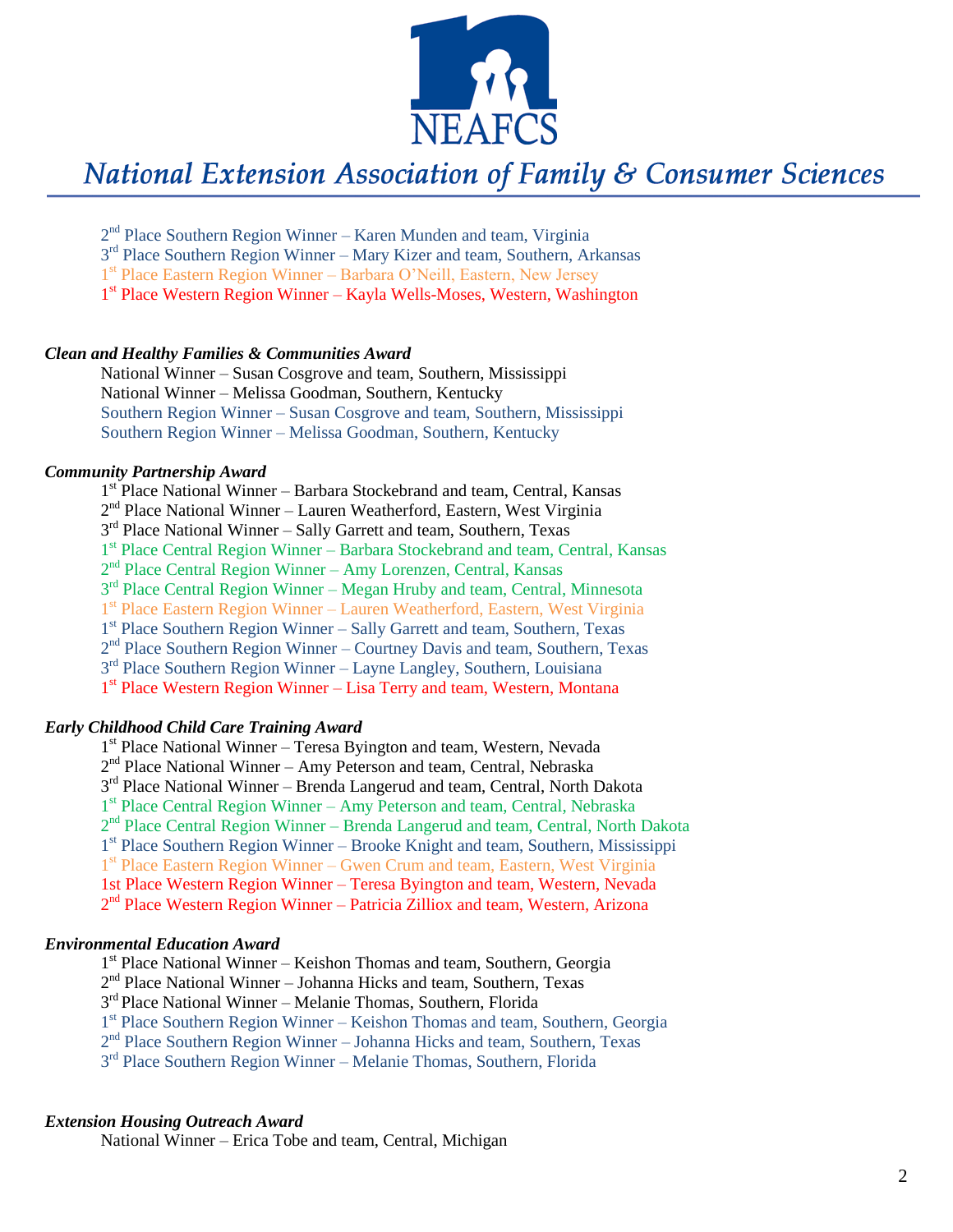

Central Region Winner – Erica Tobe and team, Central, Michigan Southern Region Winner – Denise Everson and team, Southern, Georgia

## *Family Health and Wellness Award*

- 1 st Place National Winner Amy Ressler, Southern, Texas
- 2<sup>nd</sup> Place National Winner Lorrie Coop, Southern, Texas
- 3<sup>rd</sup> Place National Winner Sharolyn Jackson and team, Central, Kansas
- 1<sup>st</sup> Place Central Region Winner Sharonlyn Jackson and team, Central, Kansas
- 2<sup>nd</sup> Place Central Region Winner Julie Garden-Robinson, Central, North Dakota
- 3<sup>rd</sup> Place Central Region Winner Holly Jay, Central, North Dakota
- 1 st Place Southern Region Winner Amy Ressler, Southern, Texas
- 2<sup>nd</sup> Place Southern Region Winner Lorrie Coop, Southern, Texas
- 3<sup>rd</sup> Place Southern Region Winner Heather Janney and team, Southern, Florida
- 1<sup>st</sup> Place Western Region Winner Heidi Le Blanc and team, Western, Utah

#### *Food Safety Award*

- 1st Place National Winner Suzanne Driessen and team, Central, Minnesota
- 2nd Place National Winner Amy Peterson and team, Central, Nebraska
- 3<sup>rd</sup> Place National Winner Elisa Shackelton and team, Western, Colorado
- 1<sup>st</sup> Place Central Region Winner Suzanne Driessen and team, Central, Minnesota
- 2<sup>nd</sup> Place Central Region Winner Amy Peterson and team, Central, Nebraska
- 3<sup>rd</sup> Place Central Region Winner Joyce McGarry and team, Central, Michigan
- 1<sup>st</sup> Place Southern Region Winner Susan Culpepper, Southern, Georgia
- 2<sup>nd</sup> Place Southern Region Winner Alyssa Anderson and team, Southern, North Carolina
- 3<sup>rd</sup> Place Southern Region Winner Michelle Carter, Southern, Arkansas
- 1<sup>st</sup> Place Western Region Winner Elisa Shackelton and team, Western, Colorado
- 2<sup>nd</sup> Place Western Region Winner Wendy Wedum and team, Western, Montana

### *Human Development/Family Relationships*

- 1 st Place National Winner Kayla Wells-Moses, Western, Washington
- $2<sup>nd</sup>$  Place National Winner Teresa Byington and team, Western, Nevada
- 3<sup>rd</sup> Place National Winner Naomi Brower and team, Western, Utah
- 1 st Place Western Region Winner Kayla Wells-Moses, Western, Washington
- 2<sup>nd</sup> Place Western Region Winner Teresa Byington and team, Western, Nevada
- 3<sup>rd</sup> Place Western Region Winner Naomi Brower and team, Western, Utah

## *Marketing Package Award*

- 1<sup>st</sup> Place National Winner Loren Wells and team, Eastern, West Virginia
- 2<sup>nd</sup> Place National Winner Kayla Colgrove, Central, Nebraska
- 3<sup>rd</sup> Place National Winner Brenda Long and team, Central, Michigan
- 1 st Place Central Region Winner Kayla Colgrove, Central, Nebraska
- 2<sup>nd</sup> Place Central Region Winner Brenda Long and team, Central, Michigan
- 3<sup>rd</sup> Place Central Region Winner Anita Hering and team, Central, Minnesota
- 1<sup>st</sup> Place Southern Region Winner Katie Funderburk and team, Southern, Alabama
- 2<sup>nd</sup> Place Southern Region Winner Kathryn Holland and team, Southern, Georgia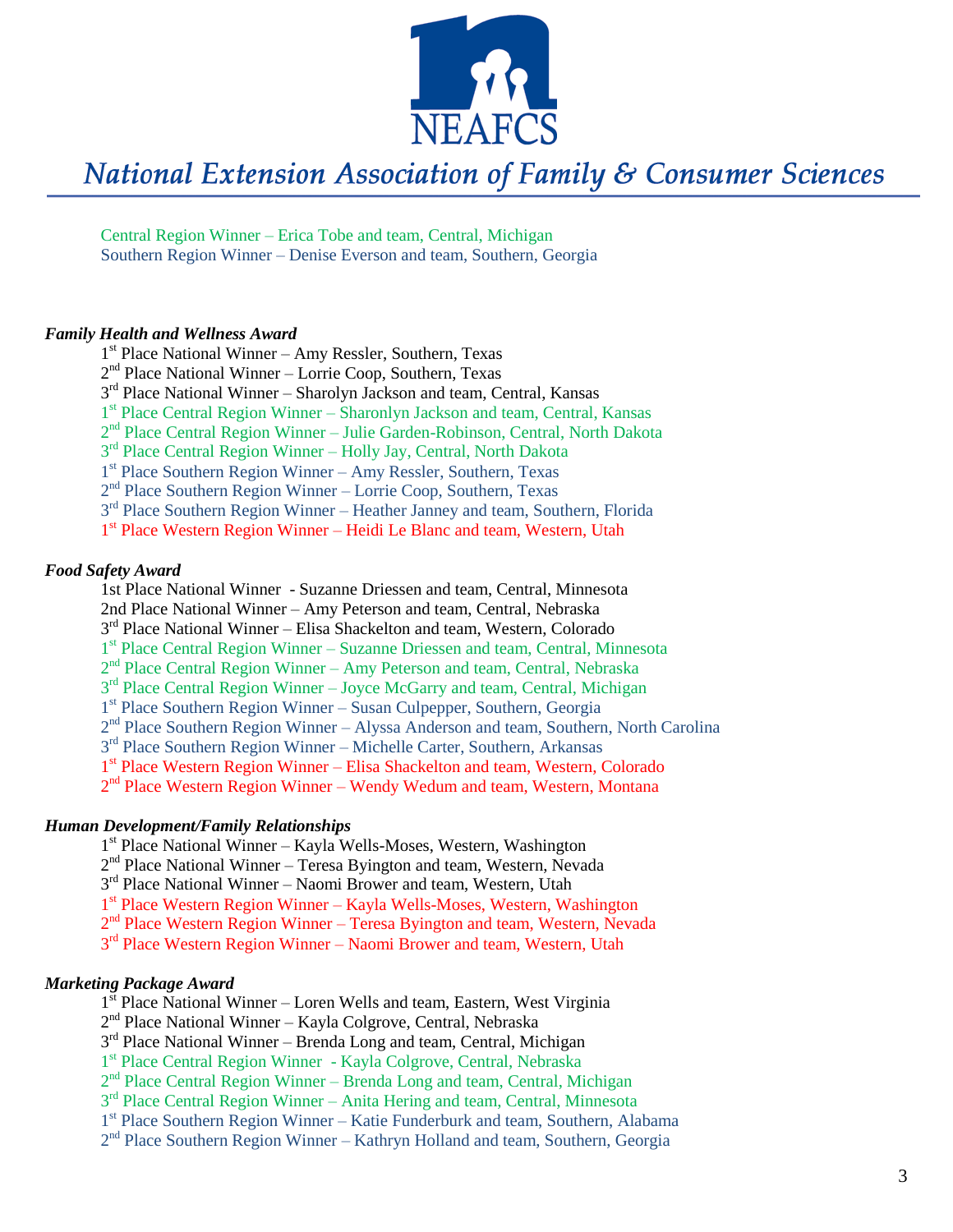

- 3<sup>rd</sup> Place Southern Region Winner Maranda Revell, Southern, Texas
- 1<sup>st</sup> Place Eastern Region Winner Loren Wells and team, Eastern, West Virginia
- 1<sup>st</sup> Place Western Region Winner Joey Peutz and team, Western, Idaho

## *Program Excellence Through Research Award*

1<sup>st</sup> Place National Winner - Mary Blackburn and team, Western, California

2<sup>nd</sup> Place National Winner – Laurie Weinreb-Welch and team, Eastern, Pennsylvania

3<sup>rd</sup> Place National Winner – Radonna Sawatsky and team, Southern, Oklahoma

1<sup>st</sup> Place Eastern Region Winner - Laurie Weinreb-Welch and team, Eastern, Pennsylvania

1<sup>st</sup> Place Southern Region Winner – Radonna Sawatasky and team, Southern, Oklahoma

2<sup>nd</sup> Place Southern Region Winner – Kane Reeves and team, Southern, Tennessee

1<sup>st</sup> Place Western Region Winner - Mary Blackburn and team, Western, California

## *School Wellness Award*

1<sup>st</sup> Place National Winner - Shannon Cromwell and team, Western, Utah

2<sup>nd</sup> Place National Winner – Amy Mullins and team, Southern, Florida

3<sup>rd</sup> Place National Winner – Randi Roxanne Price, Southern, Georgia

1<sup>st</sup> Place Central Region Winner – Mary Shroeder and team, Central, Minnesota

1<sup>st</sup> Place Southern Region Winner - Amy Mullins and team, Southern, Florida

2<sup>nd</sup> Place Southern Region Winner – Randi Roxanne Price, Southern, Georgia

3<sup>rd</sup> Place Southern Region Winner – Dianna Bowen, Southern, Arkansas

1<sup>st</sup> Place Western Region Winner - Shannon Cromwell and team, Western, Utah

### *Social Networking Award*

1<sup>st</sup> Place National Winner - Lisa Franzen-Castle and team, Central, Nebraska

2<sup>nd</sup> Place National Winner – Wendy Wedum and team, Western, Montana

3<sup>rd</sup> Place National Winner – Jamie Rathburn and team, Central, Kansas

1<sup>st</sup> Place Central Region Winner - Lisa Franzen-Castle and team, Central, Nebraska

2<sup>nd</sup> Place Central Region Winner – Jamie Rathburn and team, Central, Kansas

1<sup>st</sup> Place Southern Region Winner - Jody Paver and team, Southern, Kentucky

2<sup>nd</sup> Place Southern Region Winner – Olivia Jones and team, Southern, North Carolina

3<sup>rd</sup> Place Southern Region Winner – Julia Wilson, Southern, Kentucky

1<sup>st</sup> Place Western Region Winner – Wendy Wedum and team, Western, Montana

2<sup>nd</sup> Place Western Regional Winner – Heidi LeBlanc and team, Western, Utah

## *Communications Award: Newsletters*

1<sup>st</sup> Place National Winner - Kylie Ludwig and team, Central, Kansas

2<sup>nd</sup> Place National Winner – Ruth Shriefer and team, Central, Wisconsin

3<sup>rd</sup> Place National Winner – Cami Wells and team, Central, Nebraska

1<sup>st</sup> Place Central Region Winner – Kylie Ludwig and team, Central, Kansas

2<sup>nd</sup> Place Central Region Winner – Ruth Shriefer and team, Central, Wisconsin

3<sup>rd</sup> Place Central Region Winner – Cami Wells and team, Central, Nebraska

1<sup>st</sup> Place Southern Region Winner - Kristen Sumpter, Southern, Georgia

2<sup>nd</sup> P lace Southern Region Winner – Leslie Workman, Southern, Kentucky

3<sup>rd</sup> Place Southern Region Winner – Lori Wiggins and team, Southern, Florida

1<sup>st</sup> Place Western Region Winner – Diane Smith and team, Western, Washingon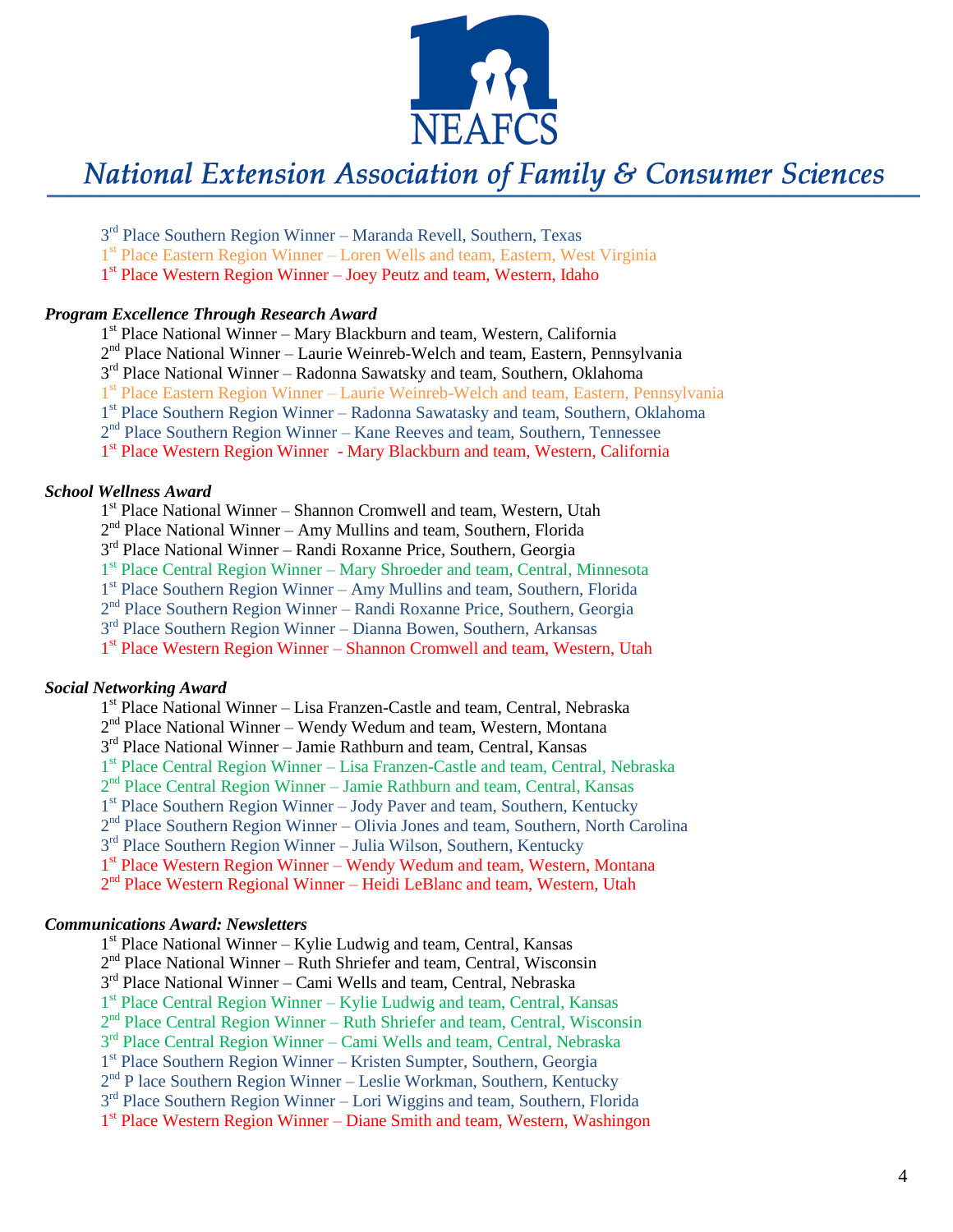

## *Communications Awards: TV/Video*

- 1<sup>st</sup> Place National Winner Lisa Hamilton and team, Southern, Florida
- $2<sup>nd</sup>$  Place National Winner Natasha Haynes and team, Southern, Mississippi
- 3<sup>rd</sup> Place National Winner Susan Culpepper and team, Southern, Georgia
- 1 st Place Central Region Winner Caitlin Huth, Central, Illinois
- 2 nd Place Central Region Winner Linda Beech, Central, Kansas
- 3<sup>rd</sup> Place Central Region Winner Katie LaPlant and team, Central, Ohio
- 1<sup>st</sup> Place Southern Region Winner Lisa Hamilton and team, Southern, Florida
- 2<sup>nd</sup> Place Southern Region Winner Natasha Haynes and team, Southern, Mississippi
- 3<sup>rd</sup> Place Southern Region Winner Susan Culpepper and team, Southern, Georgia
- 1<sup>st</sup> Place Western Region Winner Julie Buck and team, Western, Idaho
- 1 st P lace Eastern Region Winner Leslie Forstadt, Eastern, Maine

## *Communications Award: Educational Publication*

- 1<sup>st</sup> Place National Winner Amy Ressler and team, Southern, Texas
- 2<sup>nd</sup> Place National Winner Kayla Wells-Moses, Western, Washington
- 3<sup>rd</sup> Place National Winner Suzanne Pish and team, Central, Michigan
- 1<sup>st</sup> Place Central Region Winner Suzanne Pish and team, Central, Michigan
- 2<sup>nd</sup> Place Central Region Winner Holly Jay, Central, Missouri
- 3<sup>rd</sup> Place Central Region Winner Donna Krug, Central, Kansas
- 1<sup>st</sup> Place Southern Region Winner Amy Ressler and team, Southern, Texas
- 2<sup>nd</sup> Place Southern Region Winner Stephanie Helms and team, Southern, Alabama
- 3<sup>rd</sup> Place Southern Region Winner Amy Mullins and team, Southern, Florida
- 1<sup>st</sup> Place Western Region Winner Kayla Wells-Moses, Western, Washington

## *Communications Award: Educational Curriculum Package*

- 1<sup>st</sup> Place National Winner Elaine Bowen and team, Eastern, West Virginia
- 2<sup>nd</sup> Place National Winner Amy Mullins and team, Southern, Florida
- 3<sup>rd</sup> Place National Winner Amy Ressler and team, Southern, Texas
- 1 st Place Central Region Winner Nozella Brown, Central, Kansas
- 2<sup>nd</sup> Place Central Region Winner Julie Garden-Robinson, Central, North Dakota
- 3<sup>rd</sup> Place Central Region Winner Silvia Alvarez-Davila, Central, Minnesota
- 1<sup>st</sup> Place Southern Region Winner Amy Mullins and team, Southern, Florida
- 2<sup>nd</sup> Place Southern Region Winner Amy Ressler and team, Southern, Texas
- 3<sup>rd</sup> Place Southern Region Winner Cecilia Hostilo and team, Southern, Kentucky
- 1<sup>st</sup> Place Eastern Region Winner Elaine Bowen and team, Eastern, West Virginia

## *Communications Award: Photography*

- 1<sup>st</sup> Place National Winner Judith Hetterman, Southern, Kentucky
- 2<sup>nd</sup> Place National Winner Sondra Ganus-Thorne, Southern, Tennessee
- 3<sup>rd</sup> Place National Winner Saundra Raines, Southern, Louisiana
- 1<sup>st</sup> Place Central Region Winner Sara Croymans, Central, Minnesota
- 1<sup>st</sup> Place Southern Region Winner Judith Hetterman, Southern, Kentucky
- 2<sup>nd</sup> Place Southern Region Winner Sondra Ganus-Thorne, Southern, Tennessee
- 3<sup>rd</sup> Place Southern Region Winner Saundra Raines, Southern, Louisiana
- 1 st Place Western Region Winner Shana Withee, Western, Oregon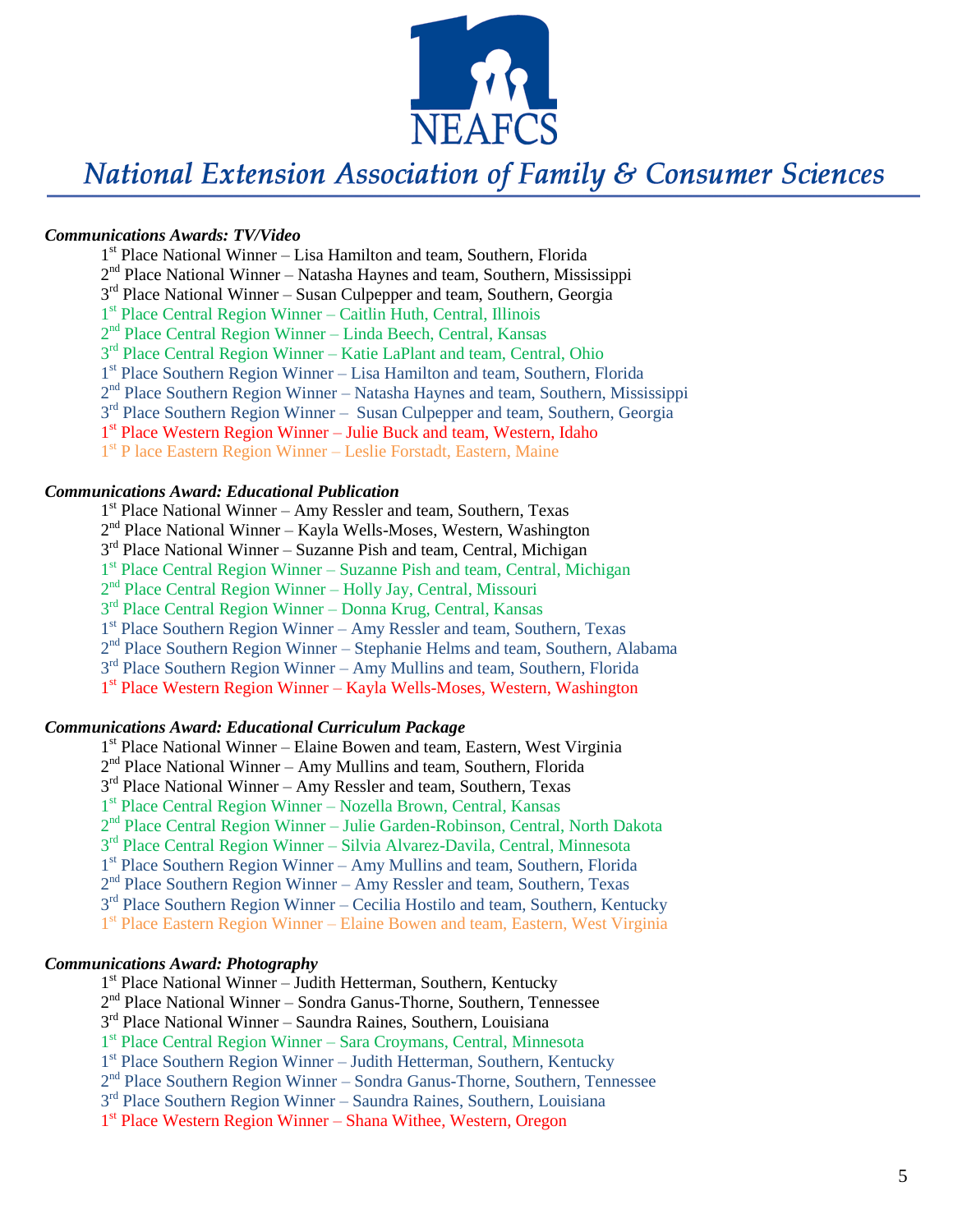

## *Communications Award: Written Press Releases*

- 1 st Place National Winner Linda Beech, Central, Kansas
- 1 st Place Central Region Winner Linda Beech, Central, Kansas
- 1<sup>st</sup> Place Southern Region Winner Saundra Raines, Southern, Louisiana
- 2<sup>nd</sup> Place Southern Region Winner Celeste Scarborough, Southern, Arkansas
- 1<sup>st</sup> Place Western Region Winner Margaret Viebrock, Western, Washington
- 2<sup>nd</sup> Place Western Region Winner Jane Wolery, Western, Montana

## *Communications Award: Educational Technology*

1<sup>st</sup> Place National Winner – Diana Doggett and team, Southern, Kentucky

- 1<sup>st</sup> Place Southern Region Winner Diana Doggett and team, Southern, Kentucky
- 2 nd Place Southern Region Winner Laura Smith, Southern, Georgia
- 3<sup>rd</sup> Place Southern Region Winner Jheri-Lynn McSwain and team, Southern, Texas

#### *Communication Award: Internet Education Technology*

- 1<sup>st</sup> Place National Winner Lisa Poppe and team, Central, Nebraska
- $2<sup>nd</sup>$  Place National Winner Julie England and team, Southern, Florida
- 3<sup>rd</sup> Place National Winner Jody Paver and team, Southern, Kentucky
- 1<sup>st</sup> Place Central Region Winner Lisa Poppe and team, Central, Nebraska
- 1 st Place Eastern Region Winner Sara Elnakib, Eastern, New Jersey
- 1<sup>st</sup> Place Southern Region Winner Julie England and team, Southern, Florida
- 2<sup>nd</sup> Place Southern Region Winner Andrea Johnson, Southern, Kentucky
- 3<sup>rd</sup> Place Southern Region Winner Jody Paver and team, Southern, Kentucky

### *Communications Award: Radio/Podcast*

- 1<sup>st</sup> Place National Winner Justin Thomas and team, Southern, Tennessee
- 2<sup>nd</sup> Place National Winner Sara Croymans and team, Central, Minnesota
- 3<sup>rd</sup> Place National Winner Kylie Ludwig, Central, Kansas
- 1<sup>st</sup> Place Central Region Winner Sara Croymans and team, Central, Minnesota
- 2<sup>nd</sup> Place Central Region Winner Kylie Ludwig, Central, Kansas
- 1<sup>st</sup> Place Southern Region Winner Justin Thomas and team, Southern, Tennessee
- 2<sup>nd</sup> Place Southern Region Winner Kristen Sumpter, Southern, Georgia
- 3<sup>rd</sup> Place Southern Region Winner Kimberly Burgess-Neloms and team, Southern, Alabama
- 1<sup>st</sup> Place Western Region Winner Jane Wolery, Western, Montana
- 2<sup>nd</sup> Place Western Region Winner Tonya Johnson and team, Western, Oregon

## *Master Family and Consumer Sciences Volunteer Award*

- 1<sup>st</sup> Place National Winner Kathleen Savoie and team, Eastern, Maine
- 1<sup>st</sup> Place Eastern Region Winner Kathleen Savoie and team, Eastern, Maine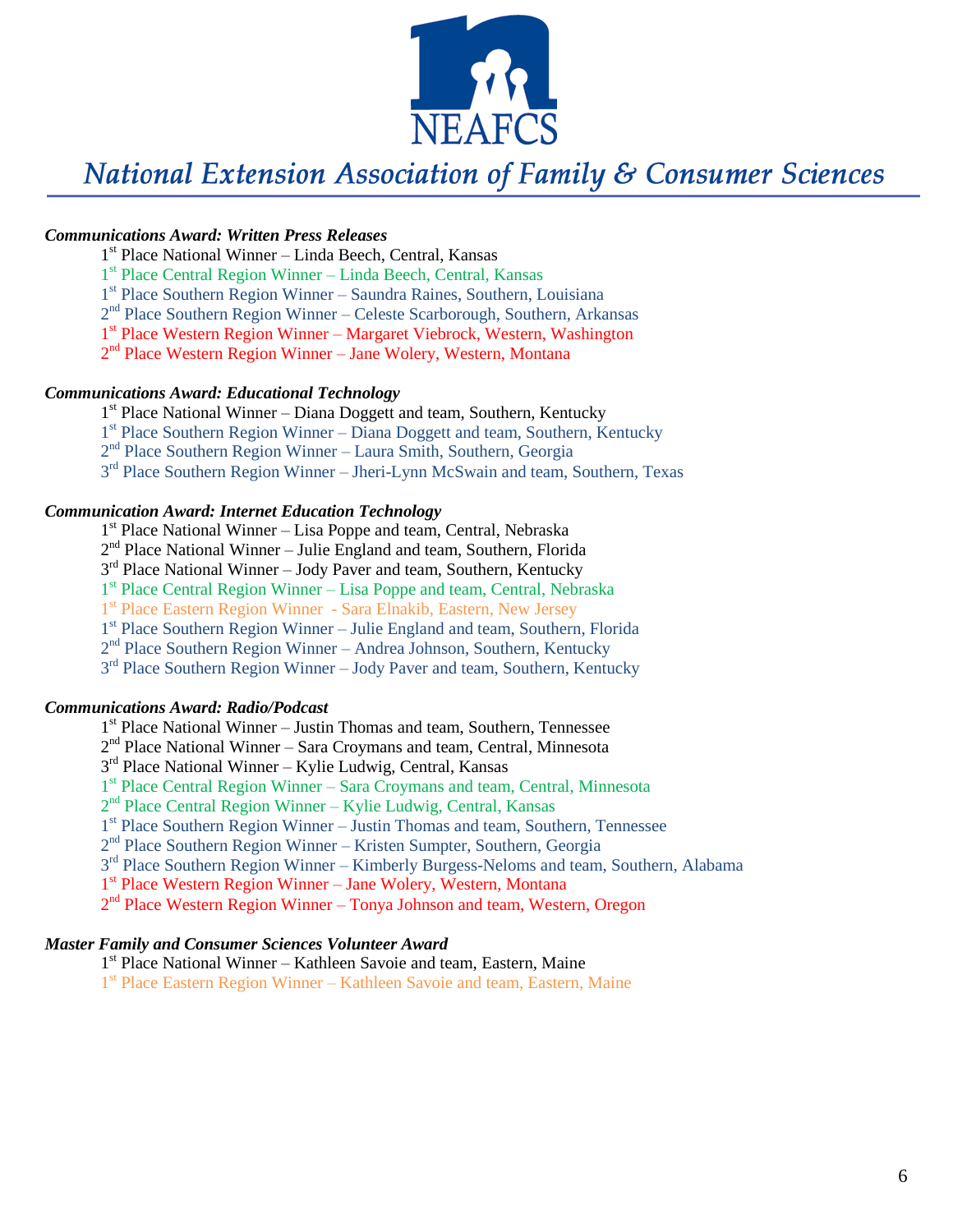

## **Distinguished Service Award**

| Apriell        | <b>Burgess</b>  | Alabama           |
|----------------|-----------------|-------------------|
| Kari           | vanDelden       | Alaska            |
| Jane           | Newton          | Arkansas          |
| Anne           | Zander          | Colorado          |
| LuAnn          | Duncan          | Florida           |
| Wendy          | Lynch           | Florida           |
| Denise         | Everson         | Georgia           |
| Cynthia        | Sweda           | Georgia           |
| <b>Betty</b>   | Gavin           | Illinois          |
| Denise         | <b>Dias</b>     | Kansas            |
| Kathryn        | Tharman         | Kansas            |
| Katherine      | Alexander       | Kentucky          |
| Melanie        | Bealmear        | Kentucky          |
| Denise         | Wooley          | Kentucky          |
| Linda          | Uzzle           | Louisiana         |
| Lisa           | Treiber         | Michigan          |
| Pamela         | Redwine         | Mississippi       |
| Jennifer       | Russell         | Mississippi       |
| Lisa           | <b>Terry</b>    | Montana           |
| Susan          | Pearman         | Nebraska          |
| Sherri         | Cirignano       | New Jersey        |
| Cindy          | <b>Davies</b>   | <b>New Mexico</b> |
| Stephanie      | Parker-Helmkamp | North Carolina    |
| <b>Sherrie</b> | Peeler          | North Carolina    |
| Marie          | Economos        | Ohio              |
| Daniel         | Remley          | Ohio              |
| Jean           | <b>Bailey</b>   | Oklahoma          |
| Kathy          | Enyart          | Oklahoma          |
| Claudia        | Mincemoyer      | Pennsylvania      |
| Michele        | <b>Atkins</b>   | Tennessee         |
| Susan          | Cole            | Tennessee         |
| Vicki          | Lofty           | Tennessee         |
| Eunice         | <b>Buckner</b>  | Texas             |
| Angela         | <b>Burkham</b>  | <b>Texas</b>      |
| Paula          | Scott           | Utah              |
| Andrea         | <b>Bennett</b>  | West Virginia     |